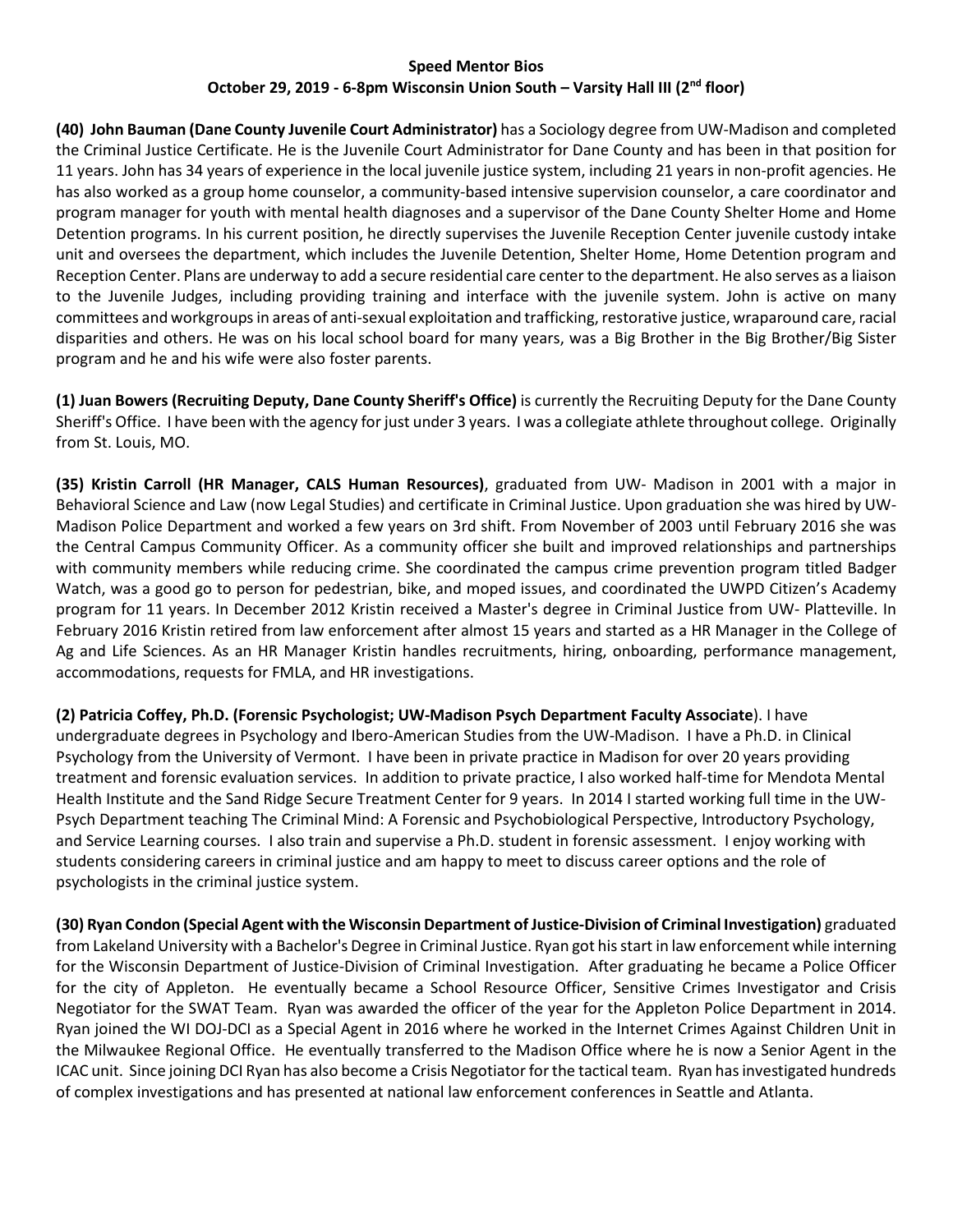**(18) James Engels (Special Agent in Charge, WI Department of Justice, Division of Criminal Investigation)** is a 1990 graduate of the UW-Platteville where he earned a Bachelor's Degree in Criminal Justice. He began his law enforcement career with the Dodge County Sheriff's Office (WI) where he held positions in corrections, patrol, and criminal investigations, ultimately conducting investigations into a variety of felony crimes. James later spent seven years leading the Dodge County Drug Task Force, while also serving as a SWAT Team Leader. In 2006, James joined WI DOJ-DCI as a special agent where he functioned as the lead agent in multiple complex criminal investigations and served as a Joint Tactical Team Commander. In 2011, James was assigned as a Task Force Officer to the FBI's Joint Terrorism Task Force in the FBI's Madison Resident Office. He later returned to WI DOJ-DCI as a SAC where he has supervised special agents investigating internet crimes against children, homicides, officer involved death investigations, cold case homicides, financial crimes, narcotics investigations, and public integrity matters. James is one of the coordinators of the WI DOJ-DCI internship program in the Madison Field Office.

**(4) Farah Famouri (University of Wisconsin Law School, Law Student)** graduated from West Virginia University in 2014 with a Bachelor's Degree in International Studies and Philosophy. During college, she studied abroad at the University of Manchester School of Law. After graduating, she served as an AmeriCorps volunteer in Wenatchee, Washington as a Legal and Medical Advocate for victims of domestic and sexual violence. In 2017, she graduated from the Boston University School of Public Health, concentrating in Health Law. During her Master's program, she worked as a Grievance Counselor at an adult male facility on Rikers Island for the New York City Department of Correction. In this position, she became interested in the nexus between public health and the criminal justice system. Farah is currently a third-year law student at UW Law School, during which she represented wrongfully convicted clients with the Wisconsin Innocence Project and interned at the Wisconsin State Public Defender in the Sauk County Office. After graduating in May, Farah will be judicial clerk for three judges on the Minnesota Court of Appeals.

**(38) Brittney Felton (Department of Corrections. Probation and Parole Agent)** has been an agent for 4 years in Madison. I previously worked with after hours probation and went to school in Oshkosh for criminal justice.

**(9) Katelyn Gamache (UW Madison Police Officer)** graduated from UW Madison in 2016 with legal studies and criminal justice degrees. Started working for UW Madison Police Department as a dispatcher for 3 years and transfered to working as Police Officer.

**(17) Ruben Garcia (Police Officer, City of Madison Police Department)** graduated from UW Madison in 2016 with Bachelor's degree in psychology and sociology, with a certificate in criminal justice. While in college, I interned with WI-DOJ DCI (Madison office) as a major crimes intern. I was hired by the Madison Police Department in 2017 and completed their police academy. In 2018, I worked out of Madison's north district. This year, I have worked out of Madison's east district.

**(13) Sarah Golla (Seibold) (Academic Advisor, Social Work-UW Madison)** obtained a BA degree with Social Welfare and Psychology majors in 2011. Following graduation, she worked for a year as an Intake Specialist for Admissions at Rogers Behavior Health in Oconomowoc which offers inpatient, residential, day treatment, and intensive outpatient treatment for eating disorders, OCD, addictions, anxiety and mood disorders for adults and children. She then went on for her Masters of Social Work with a focus in Mental Health in 2015. For her Advanced Clinical Field placement as a part of her MSW training, Sarah served a caseload of 8-10 outpatient psychotherapy clients treating anxiety and mood disorders, PTSD, and addictions at Journey Mental Health Center. Sarah is currently an Advisor for Undergraduate and Masters Students in Social Work at UW Madison. In addition to mental health, she is familiar with other services in the Madison area and other career areas in this field. These include: policy advocacy, hospice/aging, homelessness, juveniles/youth, addictions, corrections, child & family welfare, School Social Work, Medical Social Work, developmental disabilities, etc.

**(14) Ben Gonring (Attorney Manager- Juvenile Unit of Madison Trial, WI State Public Defender Office)** graduated with high honors from the University of Notre Dame in May of 1993, earning a B.A. in Government. He received his J.D. from the University of Wisconsin Law School, graduating with honors in December of 1995. Admitted to the Bar in January of 1996, he began working for the Office of the State Public Defender in June of the same year. He was honored with the agency's Outstanding Achievement Award in November of 1997. In 2005 he was given Dane County's Competency Builder Award, presented for years of service and dedication to the kids and families of Dane County. He was presented in 2009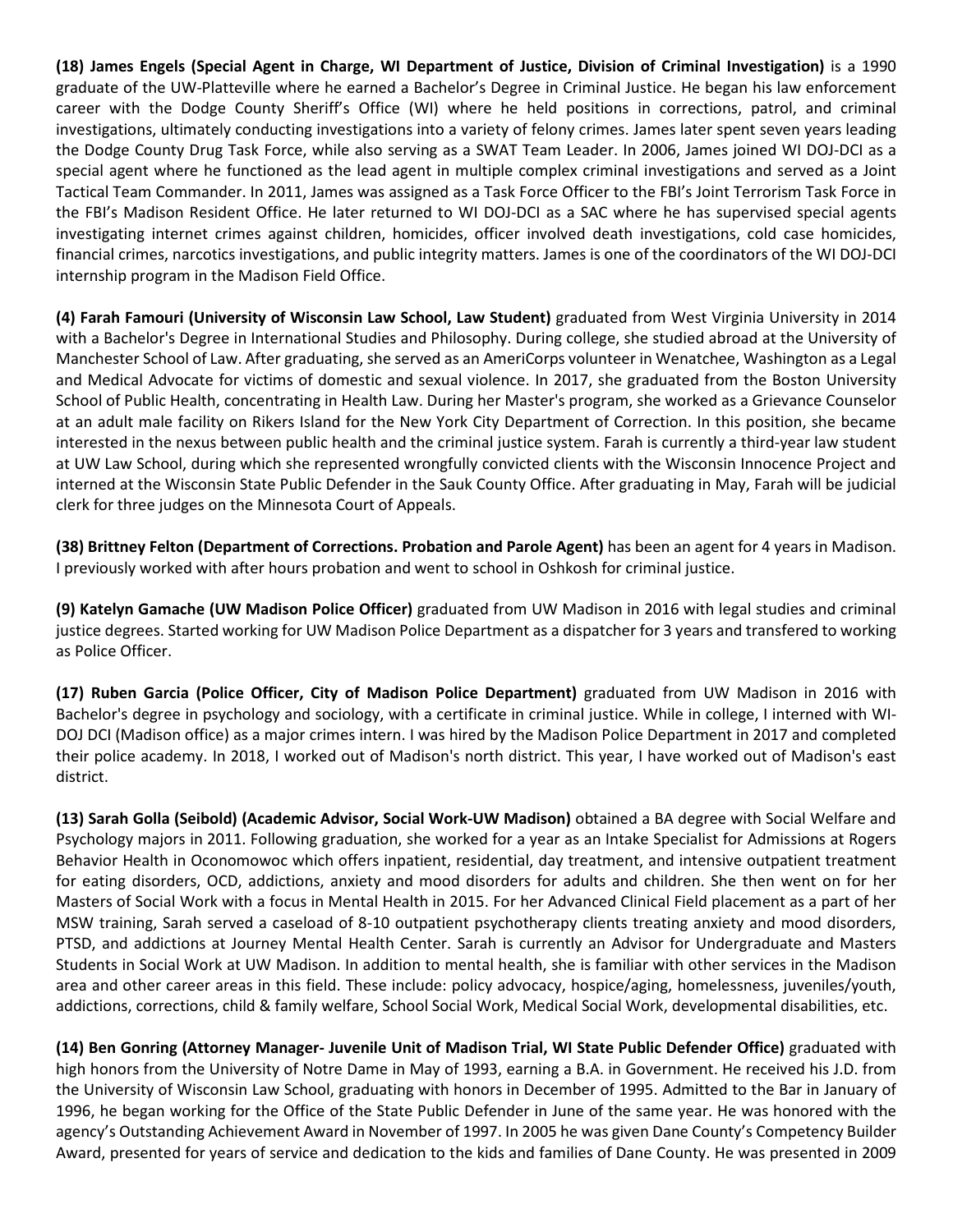with the Ervin Bruner Award, given annually to someone in Dane County who has made substantial contributions to juvenile justice over their career. He has four times been named by Madison Magazine one of the Dane County's top lawyers in the area of Juvenile Law and was recognized by the Wisconsin Law Journal as one of 2018's "Leaders in the Law." Representing children in both delinquency and protective services cases, as well as parents in termination of parental rights cases, he has worked in the juvenile unit of the Madison Trial office his entire career and has been the head of that unit since 2009.

**(33) Peter Grimyser (Detective, University of Wisconsin-Madison Police Department**) is a 1998 graduate of Marian University where he earned a degree in Administration of Justice. From 1993-1999 he was a in the United States Marine Corps Reserve assigned to Fox Company, 2/24th, 4th Marine Division in Milwaukee, WI. From 1998-1999 He worked for the Wisconsin State Capitol Police. Since 1999 he has worked for the University of Wisconsin-Madison Police Department. He began his career working patrol on 2nd shift and later on day shift for two years as the South East Community Officer. In 2005 he was promoted to detective. From 2013-2017 he was assigned to the Dane County Narcotics Task Force. He was also a Team Leader for the Dignitary Protection team.

**(34) Kiara Hibler (Mitigation Specialist)** graduated from UW-Madison with a Legal Studies degree and Criminal Justice certificate. Following her internship at the local State Public Defender's Office- Investigations Unit, she was formally mentored in death penalty mitigation. With her mentor's encouragement, Kiara established her own mitigation practice and has since been working primarily on capital cases (state and federal). On capital cases, the mitigation specialist is a core member of the defense team and works closely with the attorneys and fact investigator on the case. The mitigation specialist is responsible for thoroughly investigating the life history of the defendant. They regularly meet with the client, interview numerous persons, gather records, coordinate experts, research relevant cultural/ social events, and ultimately produce a narrative of that life history. Kiara is also trained in Defense Victim Outreach (DVO), and recently began mitigation work on juvenile life without parole (JLWOP) re-sentencing cases. Additionally, she is a Field Instructor for the Legal Studies and Criminal Justice internship program and really enjoys working with students to support their exploration of academic and career goals.

**(19) Holly Higgins (ARC Community Services, Inc., Drug Treatment and Diversion Court Supervisor)** has degrees in Social Work; BSW from the College of St. Scholastica in Duluth, MN and MSSW from UW Madison along with a Nursing degree from William Rainey Harper College in IL. I've worked in the mental health field for over 20 years, 12 of those years as a Forensic Specialist coordinating treatment for people who were found Not Guilty by Reason of Mental Disease or Defect and am currently Supervising the Drug Treatment and Diversion Court in Dane County at ARC Community Services, Inc.

## **(43) Tina Hunter (Department of Sociology, Department Manager)**

**(12) Jake Joling (University of Wisconsin Law School 1L (J.D. Candidate, 2022))** is a first-year law student here at the University of Wisconsin. I have always known that I wanted to go into law, but I am still discovering which field is right for me. In any case, the goal is to become a litigator.

**(23) Chelsea Jones (Dane County Sheriff's Office, Social Worker (Jail))** graduated in 2010 with a Bachelor's Degree in Psychology with a Human Services concentration and holds a Certified Social Worker licensure with the State of Wisconsin. From early 2010 to mid 2013 she worked for ARC Community Services, Dayton Half way House for women as a Case Manager and AODA Case Manager. During that time she also held a substance abuse counselor - in training licensure. Within her roles with ARC Community Services she provided case management for federal inmates and state DOC clients as well as facilitated in-house groups, conducted treatment need assessments and provided AODA aftercare for federal probation clients. In 2013 she was hired by Dane County Department of Human Services, Child Protective Services as and Ongoing Social Worker. There she worked closely with children, families and the court system toward achieving safety for involved children. In 2018 she transferred to the Dane County Sheriff's Office as a Jail Social Worker where she works primarily with individuals sentenced to work release (Huber.) In recent months she has worked in partnership with UW School of Social Worker in bringing parenting/family programming to inmates in the Dane County Jail and hopes to help expand the role of Social Workers in the Jail in future programming.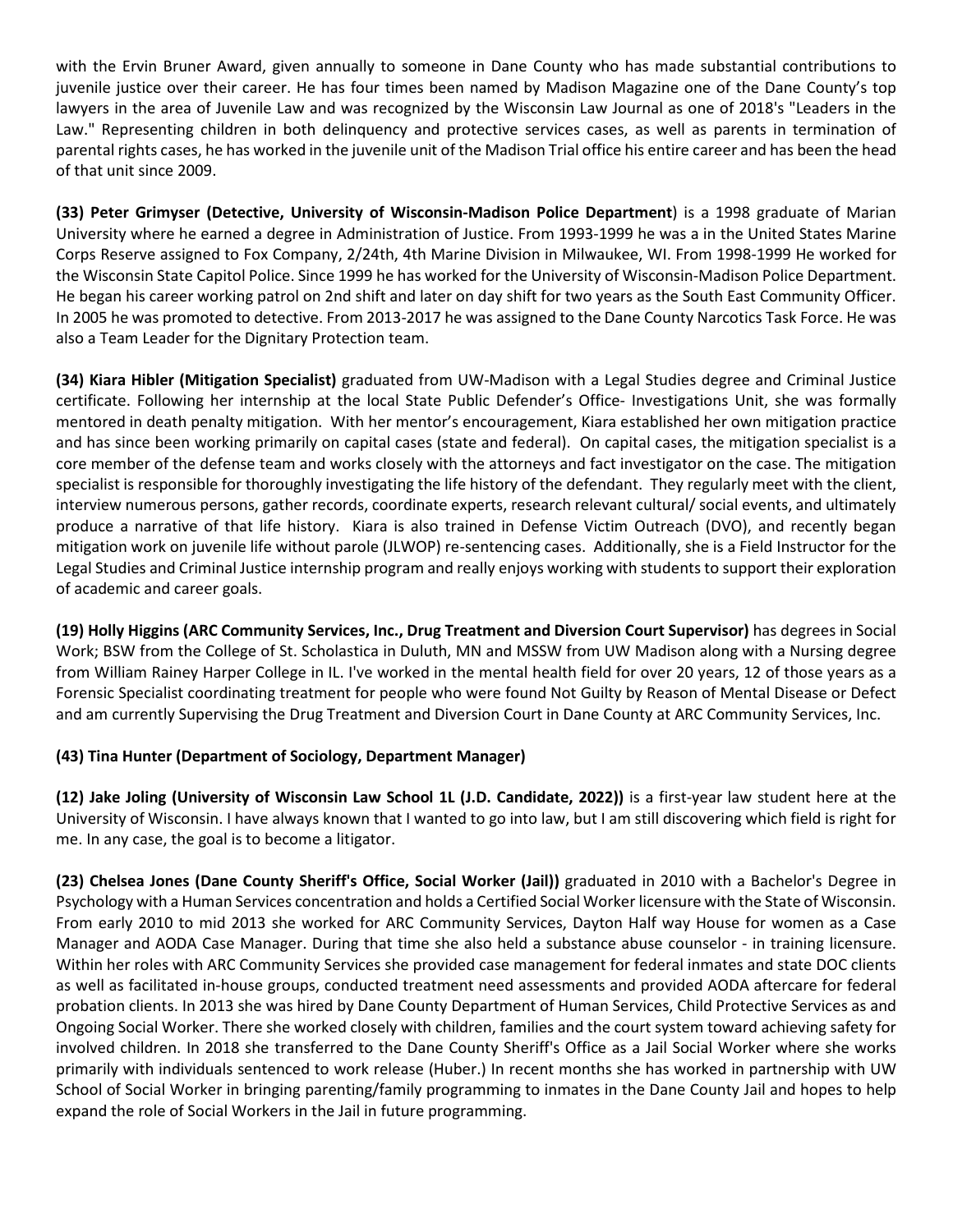**(3) Special Agent Ryan Klavekoske (Special Agent - Wisconsin Department of Justice - Division of Criminal Investigation)** has been in law enforcement for over twenty years. Ryan was employed with several local law enforcement agencies in southern Wisconsin before serving the City of Beaver Dam Police Department for fourteen years. During this time, Mr. Klavekoske served in various capacities, including patrol, patrol supervisor and seven years as a general case detective. In this capacity, Ryan was the department liaison to the Wisconsin Internet Crimes Against Children Task Force (ICAC) and investigated numerous cases related to the sexual abuse of children and online sexual exploitation of children. Ryan served several years as a field training officer and as the agency public information officer. Ryan also participated and created material for a monthly AM radio law enforcement outreach program. In 2015, Ryan began employment with the Wisconsin Department of Justice and has been assigned to the ICAC Task Force. As part of this assignment, Ryan has investigated numerous cases of online sexual exploitation of children. Ryan has facilitated and designed instruction for the Wisconsin ICAC investigative school and created training programs for local law enforcement related to patrol response to child exploitation complaints. With the Department of Justice, Ryan has instructed in several classes related to proactive online undercover chat investigations. Ryan has lectured extensively to adult community groups regarding current online trends for parents and others who oversee children. Ryan also instructs law enforcement nationwide for Fox Valley Technical College regarding ICAC online investigative techniques.

**(7) Shawna Lutzow (Volunteer and Community Engagement Coordination at Madison-area Urban Ministry (MUM)).** MUM provides support for justice involved people returning to Dane County, as well as support for youth and families impacted by parental incarceration. Shawna started her career with MUM in 2011, starting as an AmeriCorps member with the Circles of Support program. She has served in many roles over the years, including coordinating MUM's youth programs, planning fundraisers, serving as a liaison for the Free the 350 Bail Fund, and coordinating reentry simulations that educate community members about barriers people face during their reentry. In her current role, she supports all MUM programs by recruiting and placing volunteers with programs they are qualified for. Interested in learning more about volunteering? Chat with Shawna at the speed mentoring event, or email her at [Shawna@emum.org.](mailto:Shawna@emum.org)

**(24) Josh Mayers (retired FBI special agent, Madison Resident Agency, www.fbi.gov)** earned a B.S. in Criminal Justice in 1983 from John Jay College of Criminal Justice in New York City; a J.D. in 1991 from Kent College of Law in Chicago, IL.; and he is working towards a Masters Degree online in Criminal Justice with a concentration in Cybercrime and Cybersecurity from Boston University. Josh is currently an Adjunct Assistant Professor at UW-Madison, Center for Law Society & Justice and he works as a private investigator and security consultant. He spent 34 years in law enforcement, including six years as a Police Officer/Investigator in New York City and 27 years as an FBI Special Agent. While in the FBI, Josh worked most investigative programs, including counterterrorism, violent crime and complex financial fraud. He had numerous investigative deployments to the Middle East and Africa, he was a SWAT operator, assistant team leader, firearms and tactical instructor and undercover coordinator. Josh has had four articles published, including: "Why Protecting Sources and Methods Really Matters" and "Catching a Chinese IP Thief: How the FBI Tracked and Caught Sinovel."

**(20) Kelly McGraw (University of Wisconsin Law School, Law Student)** is a third-year law student at the University of Wisconsin Law School. Before law school she worked as a paralegal on prison reform lawsuits.

**(21) David Melby (Wisconsin Department of Corrections, Division of Adult Institutions)** is currently a Corrections Planning and Operations Specialist Madison, WI and is responsible for emergency management processes, organizational development, and training for the Division of Community and Juvenile Corrections. David has previously worked as a Juvenile Court Worker at the Dane County Detention Center, a Probation/Parole Agent in Milwaukee County, a Corrections Unit Supervisor at Columbia Correctional Institution, Corrections Field Supervisor in Dane, Rock and Green counties, and the Chapter 980 Specialist administering the State of Wisconsin's Sexually Violent Person's Program for the Department of Corrections. He is also a military veteran who has served in the US Army, WI Air National Guard, and Air Force Reserves with 6 overseas deployments to include various leadership roles - Command Chief Master Sergeant, Chief Enlisted Manager, and First Sergeant. He received a BS in Behavioral Science and Law with a Criminal Justice Certificate from UW-Madison in 2000 and MS in Criminal Justice Administration from UW-Milwaukee in 2005.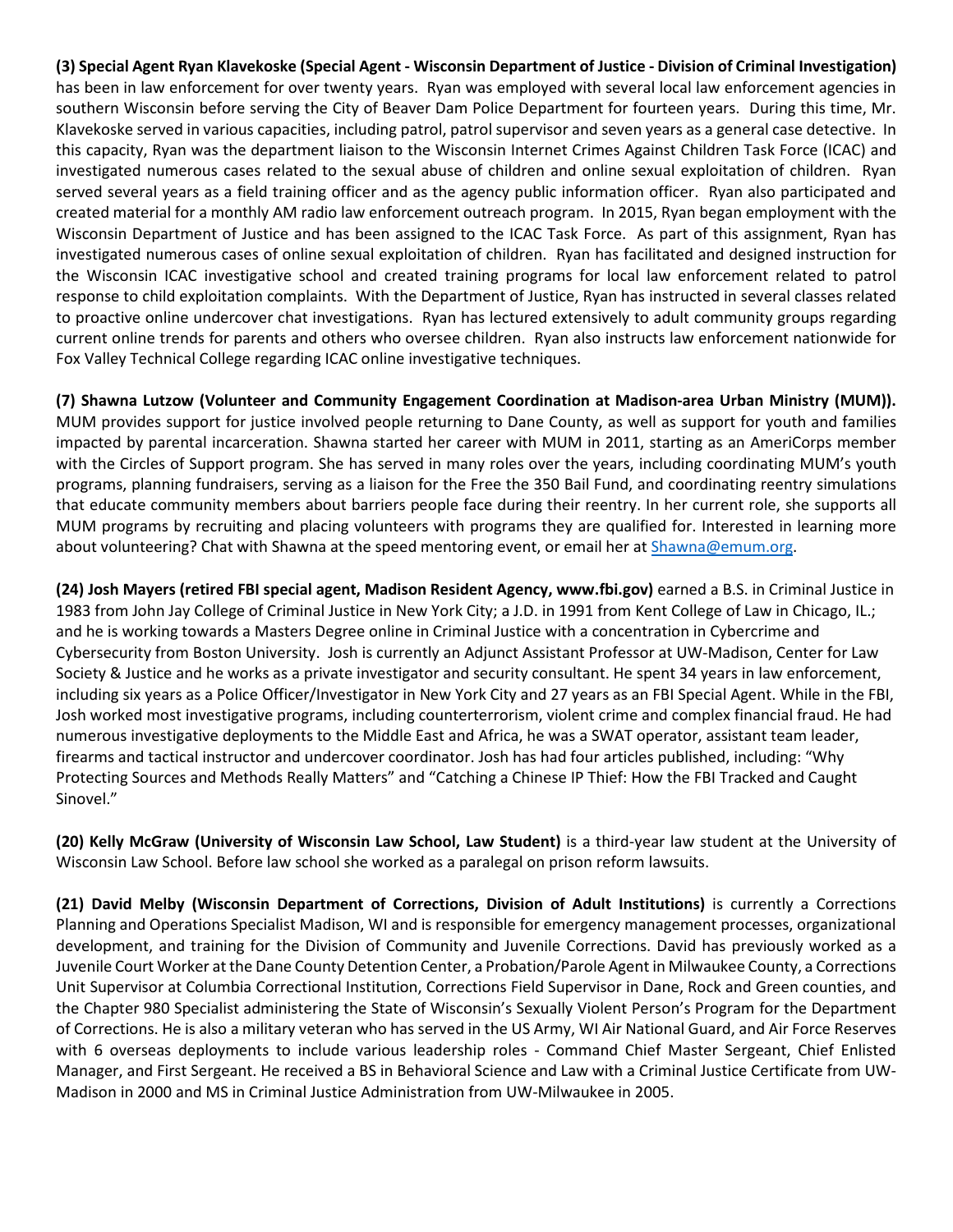**(39) Robert Nagel (Law Offices of Robert Nagel)** has over 30 years experience as an attorney, campaign consultant, and policy analyst. Among his many successes are owning and managing his own law firm, where he primarily practices criminal defense. His other active practice areas are family law and work on behalf of small businesses. Formerly, he managed Senator Tammy Baldwin's first campaign for the Wisconsin State Assembly. He has also worked for TechLaw, Institute for Local Self-Reliance, Common Cause, and on the staff of U.S. Senator Tom Harkin. He has been a fellow at the LaFollette Institute of Public Affairs. He earned his law degree from the University of Wisconsin. His undergraduate degree is from the University of Illinois, where he studied economics, government, and the political economy of natural resources. He is known for his ability to apply a broad base of experience to formulating effective results.

## **(11) Scott Neville (Federal Bureau of Investigation Supervisory Special Agent)**

**(5) Holly Pitas (Holly's House Adult Family Home)** grew up in Madison. She graduated from UW in 1984 with a BA in International Relations. Following graduation, she lived in New York City for several years. Upon returning to Madison she met and married her husband John. With his support Holly opened an owner occupied state licensed adult family home in 1996. In a purpose-built home, Holly and her husband live with four clients, each with a primary diagnosis of mental illness. She specializes in working with persons diagnosed with Sczhophrenia and schizoaffective disorder. Holly authored 'Don't Get Caught Naked: Tips for the Adult Family Home Caregiver' detailing her adult family home experiences . "Working in a group home environment gives the clinician an opportunity to experience and benefit the client in a manner that is not possible in a traditional rotating appointment system."

**(10) Steve Porter (Attorney)** has 36-plus years of experience litigating on behalf of individuals in state and federal courts, courts of appeals and administrative agencies. I am the past-Chair of the board of the Civil Rights and Liberties Section of the State Bar of Wisconsin. I have served two additional terms as chair of this board. I am a former member of the Board of the ACLU of Wisconsin. And, I am a member of the board of the Wisconsin Institute for Learning Disabilities and Dyslexia (WILDD). I am active as a Boy Scout leader. Specialties: I represent individuals in cases alleging deprivations of Civil Rights and Employment Discrimination.

**(25) Brenna Puestow (City of Madison Police Department, Mental Health Officer)** is currently a Mental Health Officer, working for the City of Madison Police Department. She currently works in the East District. Prior to her current position, she worked as a patrol officer in the South District. Before being hired by the City of Madison Police Department, Brenna worked at the Department of Justice in the Training and Standards Bureau, and was an intern at the Madison Police Department and the Dane County District Attorney's Office in the Deferred Prosecution Unit. She graduated from UW in 2016 with a degree in Communication Arts and a certificate in Criminal Justice.

## **(25) Marcus Robbins (City of Madison Police Department)**

**(42) Elizabeth Schatz (Dane County CASA (Court Appointed Special Advocates), Case Coordinator)** graduated from UW-Madison in 2017 with a BA in Sociology and Legal Studies and a Criminal Justice Certificate. During her undergraduate studies she interned for CUNA Mutual Group in the Special Investigations Unit, looking into potential insurance fraud cases. During the last semester of her undergraduate career she began volunteering for the Dane County CASA program. Upon graduation, she was hired into the Case Coordinator role with CASA. Lizzy works with dedicated community volunteers to advocate for the best interest of children and teens in Child Protective Services as well as Youth Justice System. Lizzy is responsible for volunteer training and coordinating the efforts of our CASA volunteers.

**(32) Julia Sherman (Wisconsin Alcohol Policy Project)** coordinates the Wisconsin Alcohol Policy Project at the University of Wisconsin Law School. Her work in alcohol policy began in the American Medical Association's Office of Alcohol and Other Drug Abuse. She later served as the national Field Director for the Center on Alcohol Marketing and Youth. In 2009 Sherman chaired the Alcohol, Culture and Environment Work Group of the Wisconsin State Council on Alcohol and Other Drug Abuse writing the final report, Changing Wisconsin's Alcohol Environment to Promote Safe and Healthy Lives. Previously, she served as Director of the Assembly Democratic Caucus Staff and Deputy Director of the Senate Democratic Caucus Staff in the Wisconsin Legislature.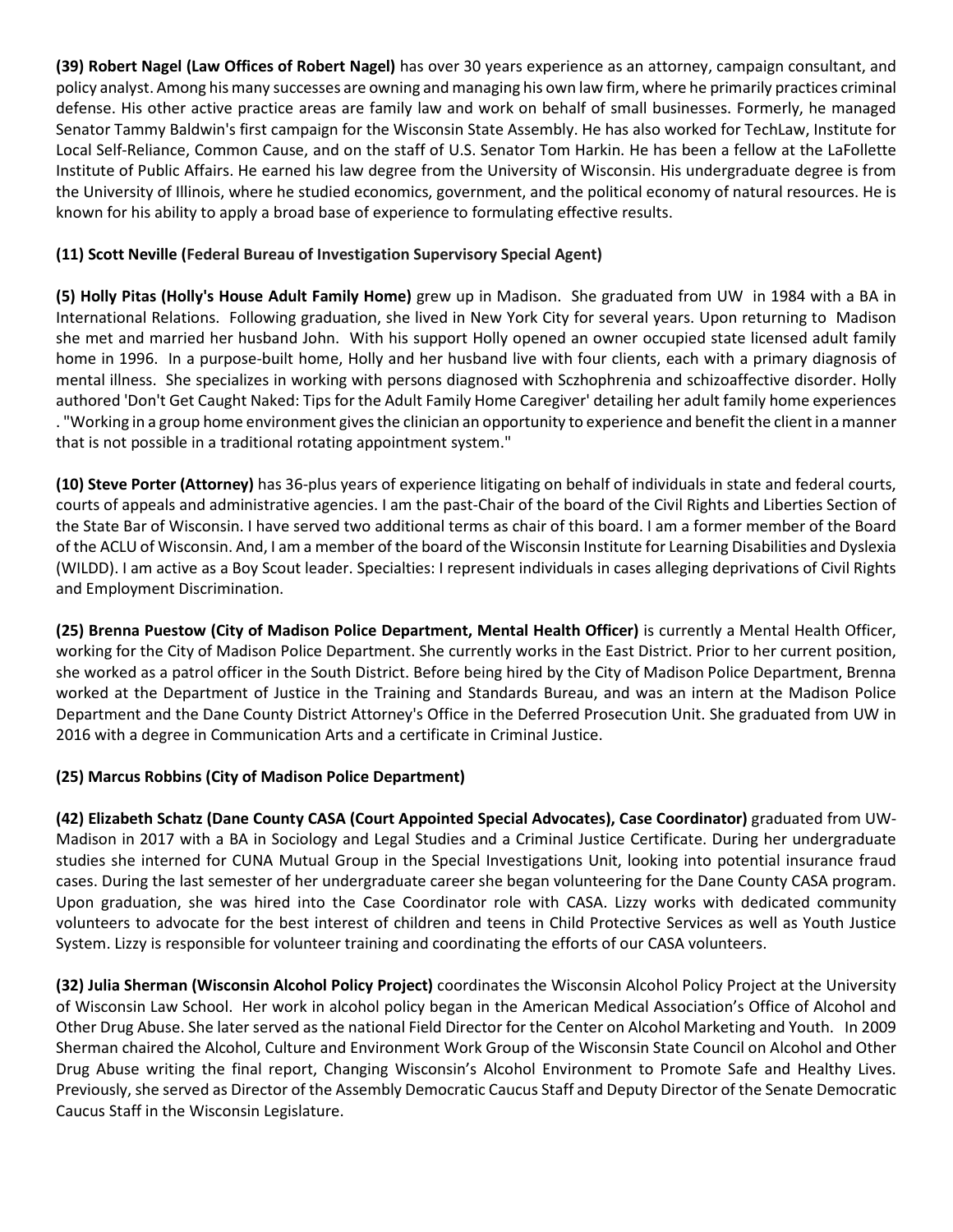**(28) Tatiana Shirasaki (University of Wisconsin Law School)** is a Brazilian and American Attorney. She has been researching Immigration issues since 2014. Her primary research is on migrant children and policies to avoid child trafficking. She has been a volunteer at the Southern U.S. Border, working with mothers and children in Texas at Karnes Detention facility and with asylum seekers in Tijuana. In Wisconsin, she volunteers with non-profits and visits immigrants detained at Dodge County Detention. She is the past Program Coordinator for the University of Wisconsin Immigrant Justice Clinic, and she was recently promoted to Assistant Director of Admissions for UW Law School. Tatiana hopes that her experiences will strengthen the UW tradition of welcoming diversity to their student body at the Law School.

**(41) John Sinclair (Wisconsin Department of Natural Resources - Conservation Warden Service, Lt. Conservation Warden)** grew up in the Kenosha area and graduated from UW-Madison with a double major in Journalism and Communication Arts, as well as a Criminal Justice Certificate. After college, John worked with the AmeriCorps national service program during which time he participated in natural disaster response and conservation work all over the country. John later returned to Wisconsin and took on a new role at the Wisconsin Union as their Alumni Relations Director. In early 2012, John was hired by the Wisconsin Department of Natural Resources as a conservation warden. John's first assignment was in Kenosha County, where he spent about four years working prior to transferring to the Dane County warden team in late 2016. In 2017, John promoted to the role of Conservation Warden Supervisor. John serves as the chairman for the DNR's Warden Recruitment Committee and is a certified instructor for boat patrol operations.

**(37) Bella Sobah (University of Wisconsin Law School (3L))** a third-year law student at the University of Wisconsin Law School. I chose to go to law school because I wanted to become a tool for marginalized communities to use to fight against oppressive systems. In my time in law school, I have been able to participate in a number of great opportunities, like the Neighborhood Law Clinic which allowed me to provide legal services for underrepresented people in Madison who were being taken advantage of by their landlords. I have also been grateful to be the Chair of the Disability Rights Commission for the City of Madison which recommends policies to Mayor, Council & Dept of Civil Rights in all areas that affect people with disabilities and studies and makes recommendations to all city departments, boards, committees and commissions on proposals to provide better access to facilities and services for people with disabilities.

**(27) Rick Spoentgen (Sauk County Assistant District Attorney and UW- Madison Police Officer)** graduated from UW – Madison in 2008 with a B.S. in Psychology and a certificate in Criminal Justice. He was hired by the UW – Madison Police Department in October 2008 as a security officer, promoting to police officer in February of 2010. Rick worked as a police training officer and is on the motor unit; he worked at the department in a full-time capacity until early 2016 and continues to serve in a part-time capacity. Rick also attended UW Law School from 2011 until 2015, and – shortly after graduation – accepted a position as a sexual assault prosecutor in the Sauk County (WI) District Attorney's Office. He continues to work in the Sauk County District Attorney's Office and primarily handles cases involving crimes against children, drunk driving, and drugs.

**(6) Mariah Stieve (United States Probation and Pretrial Services Officer- Western District of Wisconsin)** is a 2014 graduate of UW-Oshkosh where she earned a bachelor's degree in social work. She completed internships with Christine Anne Domestic Abuse Services, ARC Community Services and the Department of Corrections/Probation and Parole. After graduation, she worked as a psychiatric care technician at the Wisconsin Resource Center, a correctional institution for inmates with pervasive psychiatric needs. In 2015, she began working toward her master's degree in social work with an emphasis in mental health and certificates in AODA and trauma informed care. During this time she was employed as an initial assessment social worker for the Division of Milwaukee Child Protective Services where she performed investigations into allegations of child abuse and neglect. Her investigations were primarily comprised of egregious incidents and high degrees of child maltreatment. Mariah completed a graduate internship with U.S. Probation in the Eastern District of Wisconsin prior to graduating from UW-Milwaukee with an MSW in 2016. In October 2016, she began employment with the Western District of Wisconsin as a U.S. Probation Officer (USPO). As a USPO, Mariah performs presentence investigations and pretrial services for defendant's charged with a variety of federal crimes.